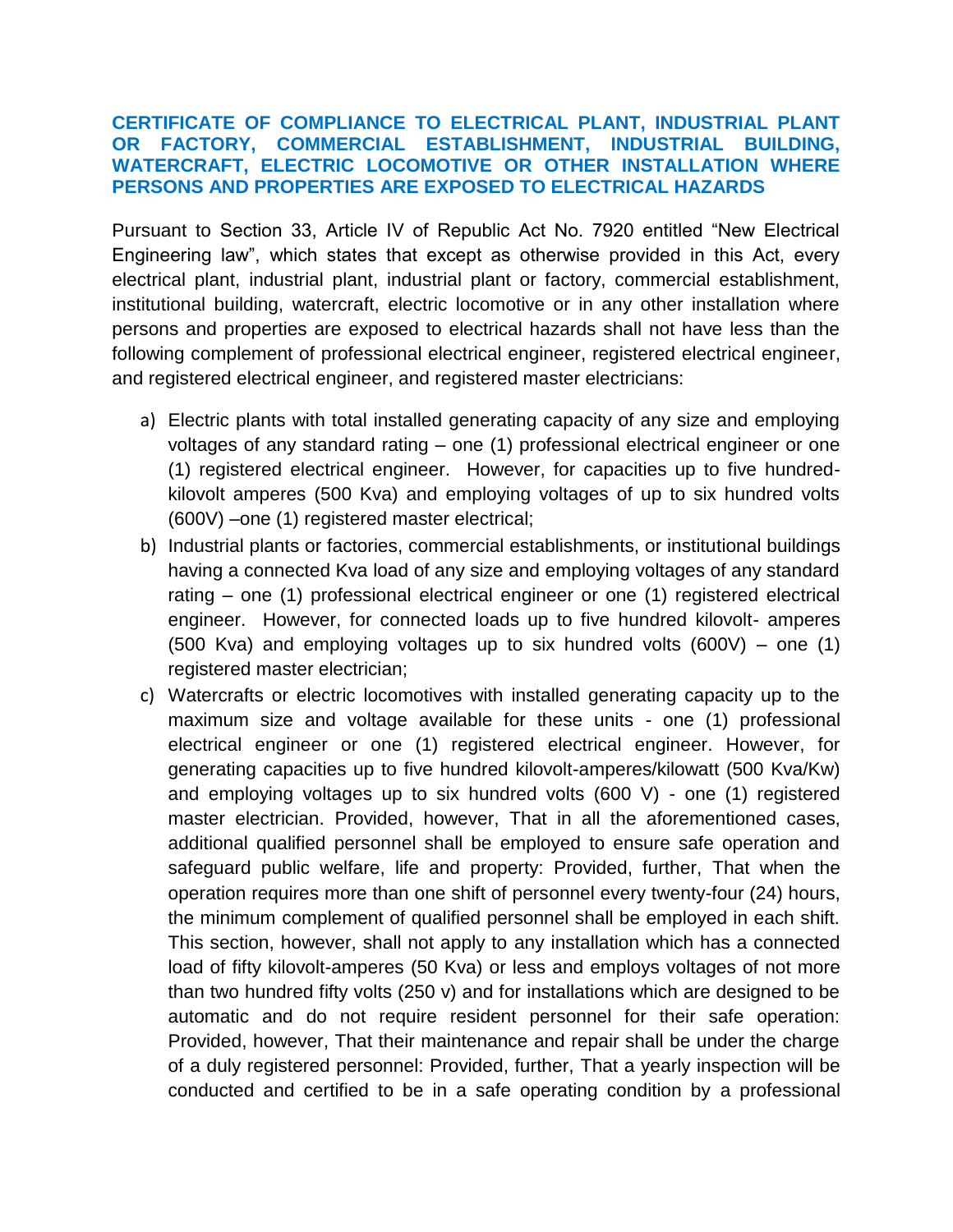electrical engineer, a registered electrical engineer, or a registered master electrician.

## **The Requirements for the issuance of Certificate of Compliance:**

- 1. Duly accomplished and notarized application form(affix documentary stamp)
- 2. Affidavit of Electrical Engineer/s employed
- 3. Photocopy of current Professional Identification Card/s of the employed Electrical Engineer/s
- 4. Photocopy of the Professional Tax Receipt (PTR) of the employed Electrical Engineer/s issued in the city/province where the principal office is located
- 5. Long folder with fastener
- 6. Documentary stamps
- 7. Short Brown
- 8. Prescribed fee of P2,000.00

## **Procedure for application**

- 1. Secure Application Form at the Standards and Inspection division counter or download at [www.prc.gov.ph;](http://www.prc.gov.ph/)
- 2. Fill-out Application form and proceed to Standards and Inspection Division or in the nearest Regional Office for assessment and evaluation as to the completeness of the documents to be submitted;
- 3. Proceed to the Legal and Investigation Division for notarization of the application form and to secure clearance of no derogatory records of the employed Electrical Engineer/s;
- 4. Proceed to Registration Division for verification of license/s;
- 5. Proceed to Cash Division for the payment of the prescribed fees; and

Return to the Standards and Inspection Division to submit the duly accomplished application form with the required documents and the Official Receipt.

## **CERTIFICATE OF COMPLIANCE TO MECHANICAL WORK PROJECT OR PLANT IN OPERATION**

Pursuant to Section 34, Article IV of Republic Act No. 8495 entitled "Philippine Mechanical Engineering Act of 1998", states that every mechanical work project or plant in operation shall have not less than the following complement of resident licensed professional mechanical engineer, mechanical engineer or certified plant mechanic:

(a) 100 kw or over but not more than 300 kw: one (1) certified plant mechanic, or one (1) mechanical engineer, or one (1) professional mechanical engineer: Provided, That every mechanical work, project, or plant in this category operating